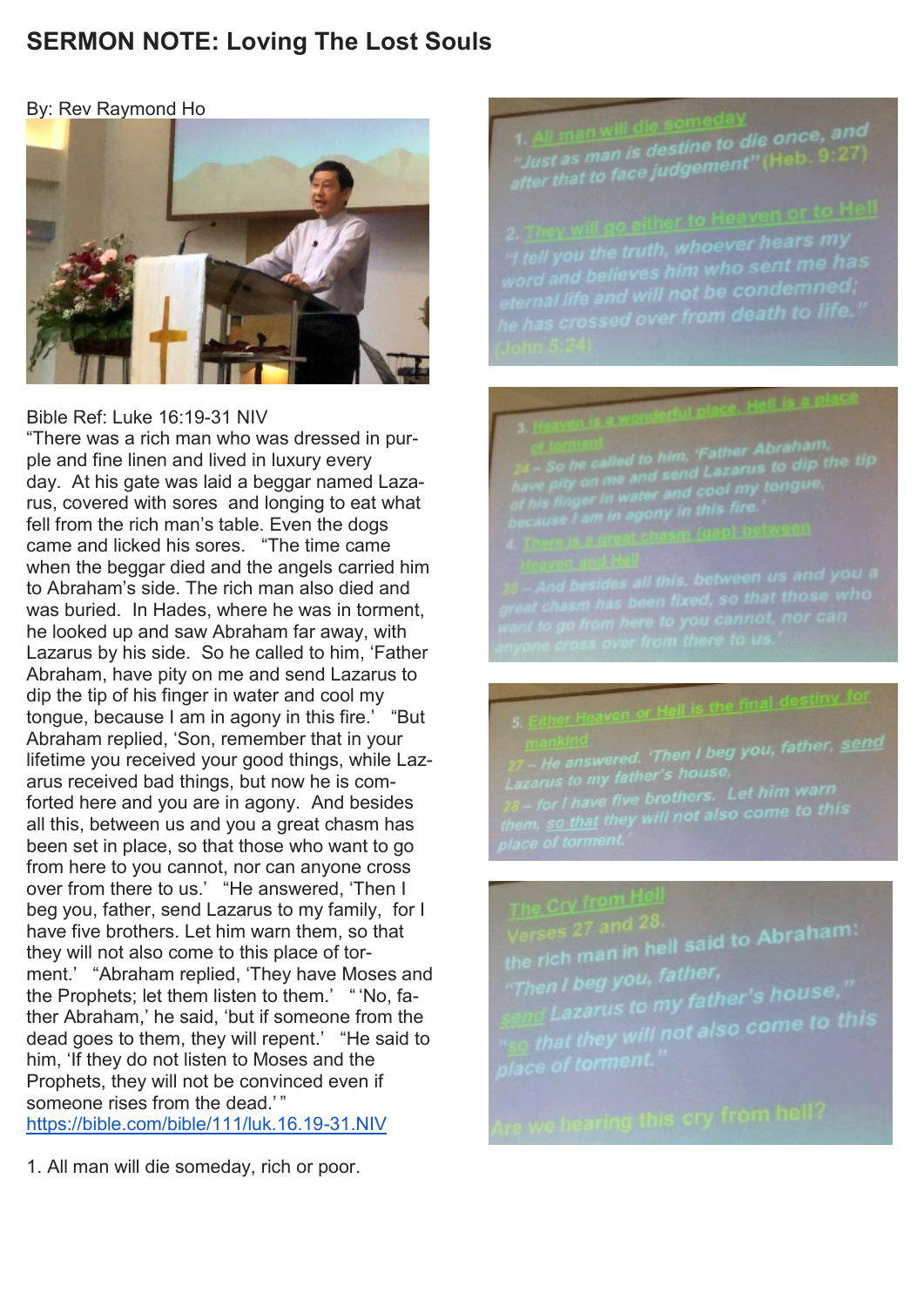The spiritual ears to hear these two words send" "so," has to be cultivated

by *prayer.*<br>hy meditation and contemplation upon by meditation and content will never<br>spiritual things - if not, we will never

He who has the ears let them hear, those who has eyes let them see.

# What is this cry from hell?

-Is it "Lord, be merciful unto me a Is he asking for a second chance?

## God the Father sent the Son

Therefore go and make disciples of all

he depths of hell, **there are people** crying out to you and me to send someone to the loved ones...

Dswald sanders: "Effective Evangelism"

"The great mass of Christian people<br>appear to feel not the slightest<br>responsibility for the eternal welfare of<br>their fellow-man. The thought that they<br>are their brother's keeper never seems to<br>cross their minds. If they ca

Love for our brothers should be the motivation for us to reach out to the lost souls.

## v to love the lost?

Matthew 9:35,36<br>Jesus went through all the towns and villages,<br>teaching in the synagogues, preaching the<br>good news of the kingdom and healing every<br>good news of the kingdom and healing every<br>disease and sickness. When he s

gs, but you were not willing.

Romans 9:1-3<br>
"I speak the truth in Christ - I am not lying, my<br>
conscience confirms it in the Holy Spirit - I<br>
have great sorrow and unceasing anguish in<br>
my heart. For I could wish that I myself were<br>
cursed and cut off